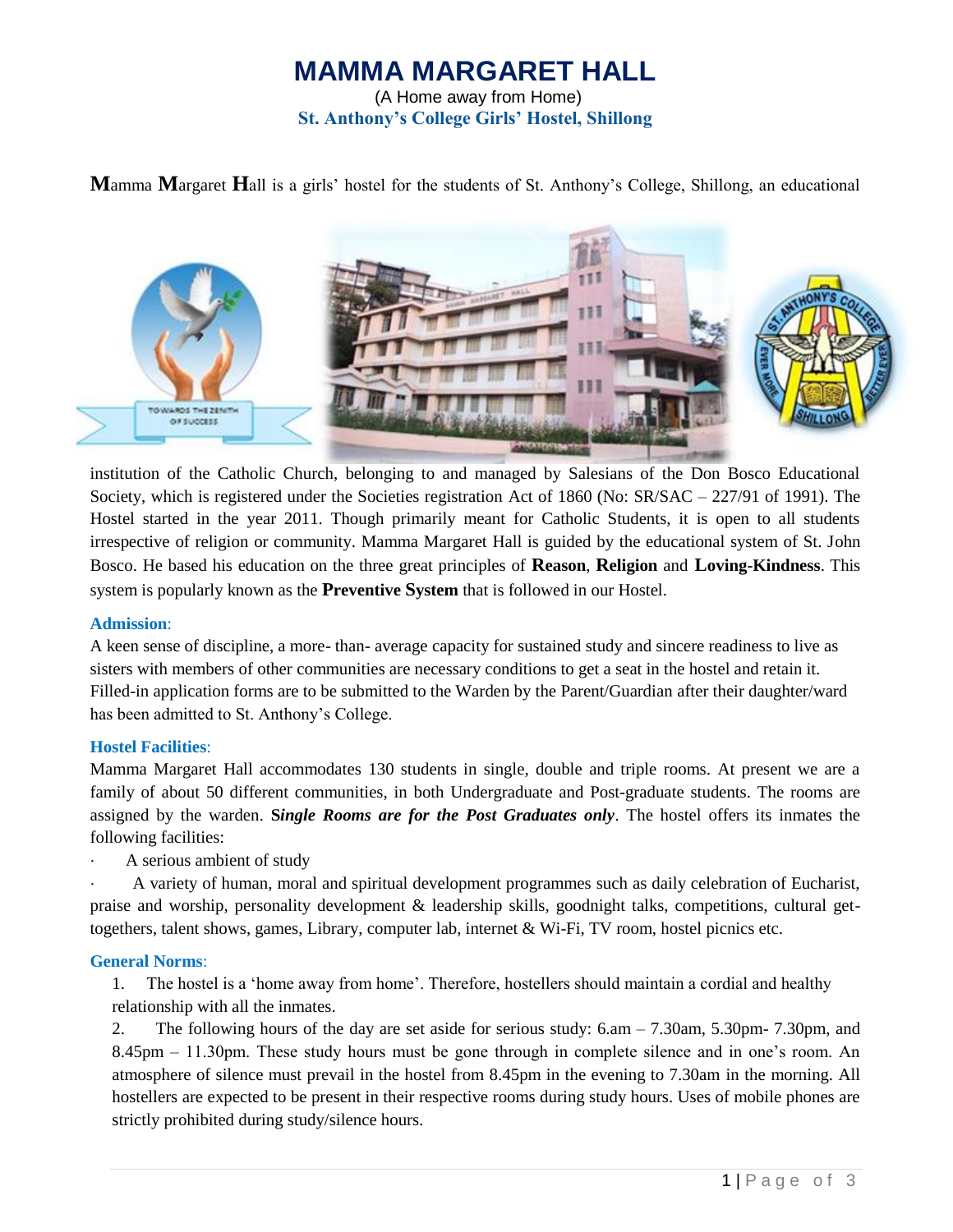3. Hostellers, who skip classes in the college without the permission of the Warden and the Principal, are liable to be expelled from the hostel. Those who fail in successive Semester examinations forfeit their hostel seat.

4. Use of electrical appliances (heaters, boilers, hair dryers, hair straighteners, electrical hot water bags etc.) is not permitted in the Hostel. Save water and electricity. Use of water and electricity is to be judicious..

5. Anyone who spends the night outside the hostel without the written permission of the warden and the local Guardian will be summarily dismissed. Hostellers desiring to go out of the campus shall obtain permission from the Warden before going out and register their where-about in the daily log register.

6. No meetings of any nature, except those called together by the Warden or permitted by the Warden may be held in the hostel premises by anyone or in groups.

7. Students should follow the general timetable fixed for the hostel.

8. Students must keep their rooms neat and clean and are accountable for their belongings, furniture, fixtures and furnishings in the room provided. The hostel authorities will not be responsible for any loss of cash or other belongings in the hostel..

9. Students should sleep only in their own allotted rooms and keep their rooms locked when they leave the hostel.

10. An allotment of rooms is at the discretion of the warden. Students should refrain from defacing walls and furniture with drawings and writings.

11. The Hostel Warden has the right to check the room at any time for the purpose of discipline and order.

12. Students cannot bring outsiders into the hostel. Guests may be allowed on prior written permission from the Warden.

13. The use of tobacco (in any form), consumption of alcohol and use of drugs and other intoxicants in the hostel and its premises are strictly prohibited. Anyone found violating the rule will be subject to serious disciplinary action.

14. Admission to hostel is on an annual basis and may not be renewed for lack of compliance with the hostel discipline. Serious breach of hostel discipline will invite dismissal from the hostel.

15. Prayer moments in the hostel shall be respected by all.

16. Financial commitments of the hostel shall be met on time and failure to do so will invite dismissal.

17. In addition to these general norms, the Rector/Principal/Warden may issue additional rules or orders at any time for the better management of the Hostel. Every hosteller shall be bound by them.

## **Fee Structure**:

The following fees are to be paid at the time of admission, even if the admission is for less than a full academic year: admission fee, establishment fee (for 12 months) and caution deposit. This amount, except caution deposit will not be refunded under any circumstances even if the student leaves the hostel or is asked to leave the hostel during the year for any reason whatsoever.